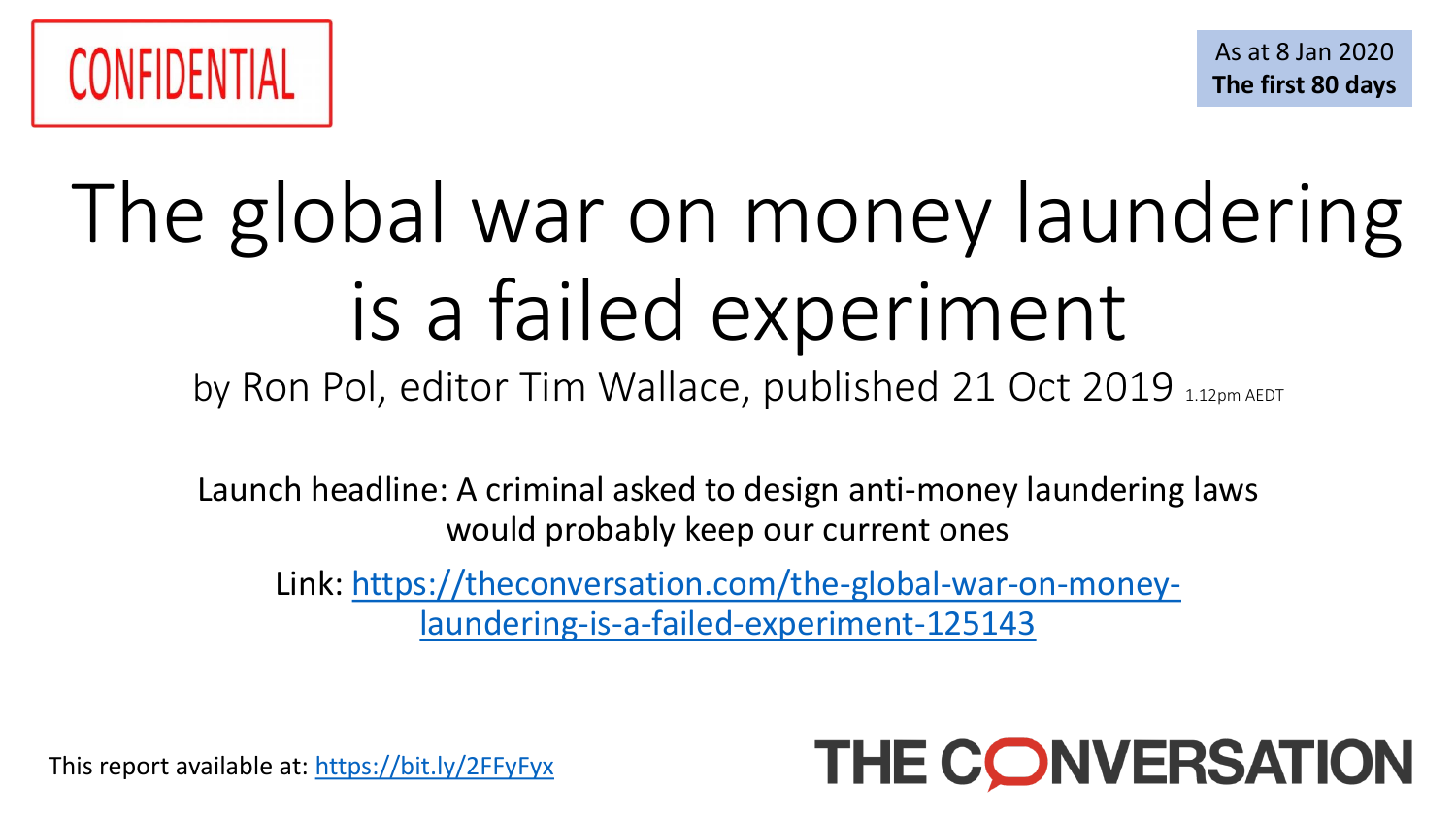#### Tracking reader engagement

Pol: The global war on money laundering is a failed experiment



Academic rigour, journalistic flair

## Executive Summary

Readership statistics for: Pol, "[The global war on money laundering is a failed experiment](https://theconversation.com/the-global-war-on-money-laundering-is-a-failed-experiment-125143)" 21 Oct 2019

> Full report available at <https://bit.ly/2FFyFyx> Executive summary at <https://bit.ly/35POe14>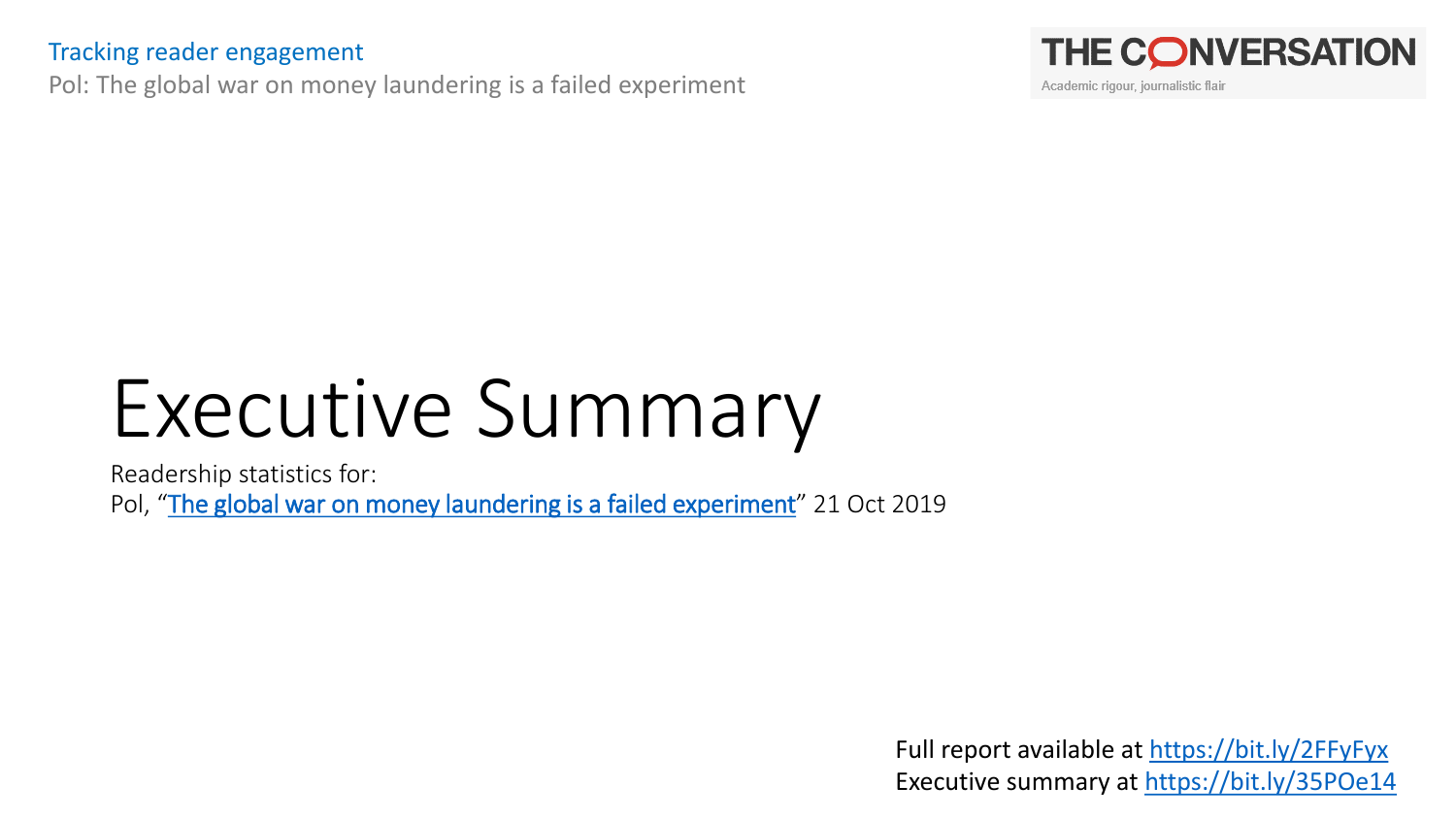

#### About The Conversation

- Started in Australia, 2011. Editions: Africa, Australia, Canada, France, Indonesia, NZ, Spain, UK, US
- From [TheConversation.com](https://theconversation.com/)
	- The Conversation is an independent source of news, analysis and expert opinion, written by academics and researchers, and delivered direct to the public.
		- 85% of readers are non-academic which supports our vision of sharing academic knowledge direct with the public.
	- We only allow authors to write on a subject on which they have proven expertise.
	- Authors work with professional journalists who help them share their knowledge, at a time when people need it and in a way that it can be easily understood.
	- We aim to democratise knowledge and work with academic experts to inject evidence into public debate.
	- We have an engaged audience. After reading an article, 85% of readers discuss it with friends, 53% share on social media, and 23% comment on the article. 39% of readers do further research,…and 15% use articles to support policy and business decisions.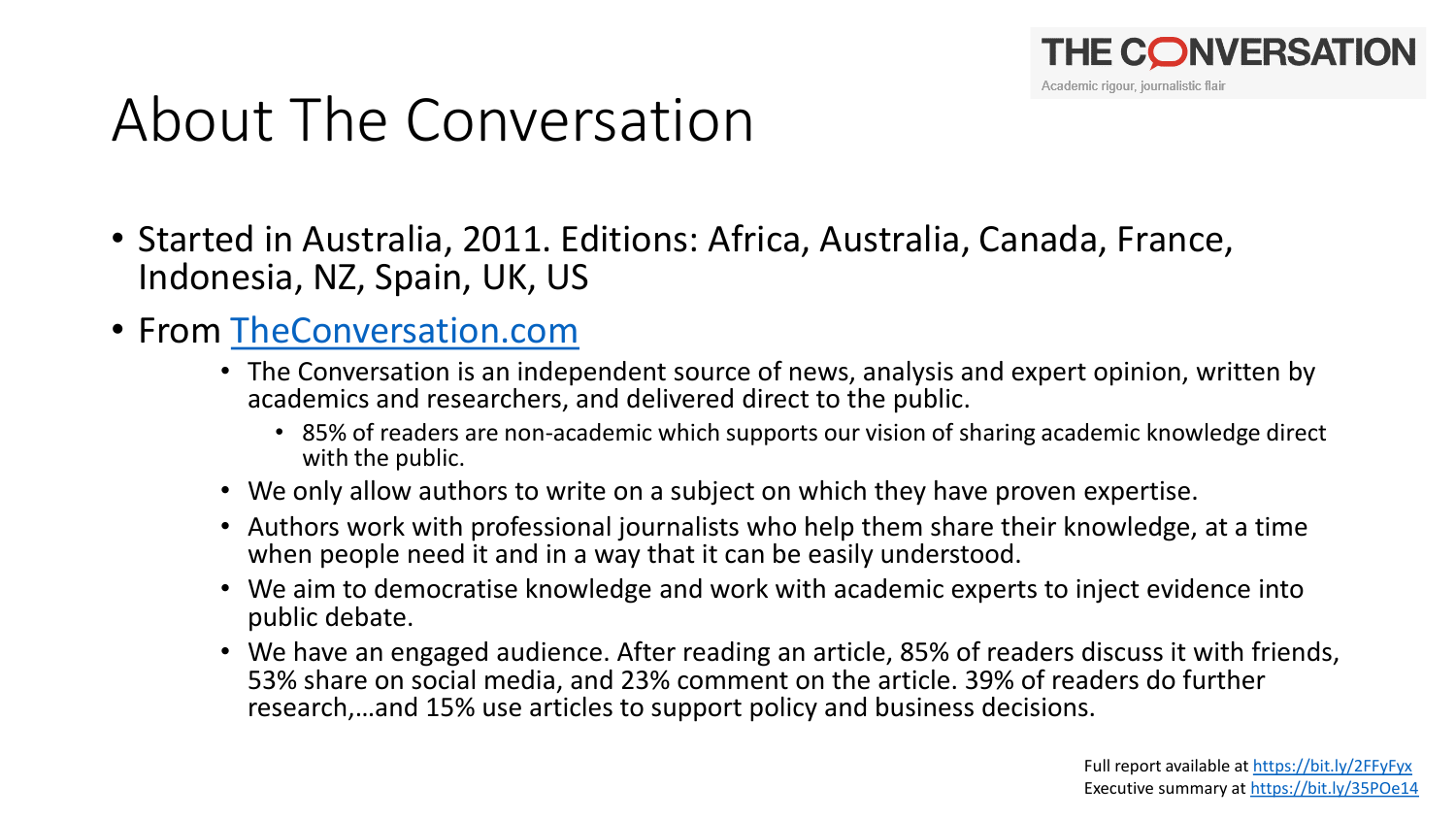

#### Reader engagement: Summary

Pol: The global war on money laundering is a failed experiment

- Readers vs median reads for all articles, all time (since March 2011)
	- Equalled median reads for all articles, all time, by Day 2 (125%)
	- Doubled median reads for all articles, all time, by Day 8 (203%)
	- Trebled median reads for all articles, all time, by Day 45 (305%)
- Rank vs average readers per article, all articles, all time
	- Top half, by Day 2 (top 43%)
	- Top third, by Day 4 (top 31%)
	- Top quarter, by Day 14 (top 25%)
	- Top fifth, by Day 37 (top 20%)

At Day 80: top 16%

At Day 80: 349%